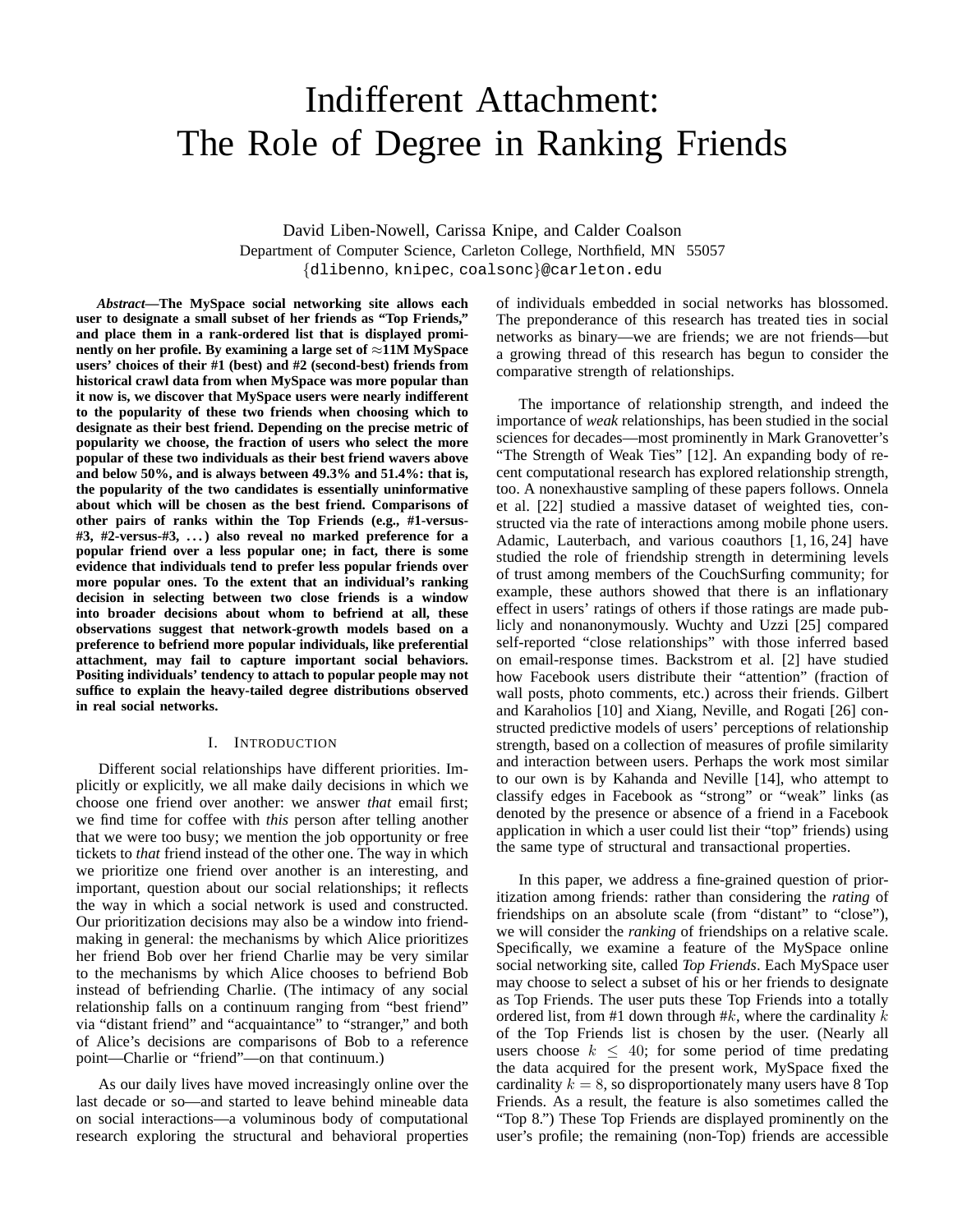by clicking through to the list of "All Friends." We are most interested in a user's choice as to which of two individuals will be her #1-ranked friend and which will be her #2-ranked friend [8], though we also consider  $\#i$ -versus- $\#j$  decisions for all other  $i, j \in \{1, ..., 8\}$ .

There is some evidence that suggests that people work hard to avoid public declarations of the ranking of their friendships—choosing weekly themes for their Top Friends or fake profiles with profile photos of Scrabble tiles that spell out, in order, a profane anti–"Top Friends" message; ranking top friends appears to be an angst-generating activity for many MySpace users [4]. This phenomenon is related to the fact that users give more generous (higher) ratings when their ratings are public and signed than when their ratings are private and anonymous [24]; MySpace users may work to avoid making their true rankings of friends known. But enough MySpace users (millions of users in our dataset) do provide rankings of real profiles that we can begin to pose, and answer, some interesting structural questions.

Indeed, the question of friendship ranking—as opposed to the question of friendship rating or of friendship existence—is a setting of scarce resources; after all, Alice can only have one #1-ranked friend. There is a minimal cost of accepting a distant acquaintance's friend request in an online social network—perhaps just a slight risk to one's reputation if the "friend" does something embarrassing, and the mildly mental taxation of having one more relationship to track [9, 11]. Similarly, there is little cost in the type of "grade inflation" in rating one's friends observed in CouchSurfing [24]. But the scarcity of highly ranked friendship slots means that the ranking environment may shed a different light on potentially awkward social decisions.

**The present work.** This paper addresses the role of the *popularity* of Bob and Charlie when Alice chooses which of the two to prioritize over the other. Suppose that Bob is more popular than Charlie, as measured by degree in the social network. One can formulate intuitive arguments on both sides as to which of Bob or Charlie would be a better friend: Alice should tend to prefer Charlie (he's a more "committed" friend because he has fewer distractions) or Bob (he's a more "valuable" friend because he knows more people). Indeed, a number of "rich get richer" network-growth models designed to account for the empirically observed degree distribution of real social networks take this second view: most prominently, preferential attachment [3] posits that the probability of  $u$ being involved in a new friendship is linearly increasing in u's current popularity.

Here we consider a large ( $\approx$ 11M-profile) sample of My-Space users, each of whom has selected a #1- and #2-ranked friend: a best friend and a second-best friend. Using several distinct but straightforward measures of degree, we compute the relative popularity of these two friends. What we observe, essentially, is that the popularity of these two candidates has nearly negligible predictive power in separating the #1- and #2-ranked friend. Depending on precisely which measure of popularity we use, we observe that the probability that the more popular candidate is chosen as the best friend wavers between being above 50% (as high as 51.4%) and below 50% (as low as 49.3%).

We also perform the analogous comparisons for individuals' choice of  $\#i$ -versus- $\#j$ -ranked friends for all other pairs of ranks  $i, j \in \{1, \ldots, 8\}$ . As in the #1-versus-#2 decision, the fraction of individuals who prefer the more popular candidate as the better-ranked (closer to #1) friend varies from slightly above 50% (as high as 51.8%) to somewhat further below 50% (as low as 46.1%).

At best, individuals exhibit a very mild preference for popularity in their choice of which of two friends to rank better; at worst, they are indifferent or even prefer an unpopular friend over one who is more popular. This lack of empirical support for individuals preferring the more popular candidate as a closer friend suggests one of two things. Either the reason for the heavy-tailed degree distribution seen in real social networks is subtler than the reinforcement-type mechanisms suggested by models based on a preference for the popular, or something about the way that we decide on the relative closeness of two close friends is fundamentally different from the way that we decide friend-versus-nonfriend.

## II. THE DATA

We make use of a sample of the MySpace social network acquired using a cluster of desktop machines executing a parallelized BFS-style crawl over about five months in 2007– 2008 [8]. We excluded profiles that were private, syntactically anomalous, had more than 20K total friends reported on their main profile page, or failed to list both an age and a sex. (Requiring both an age and a sex is a crude way of filtering out profiles of bands and other nonpersonal users from our data.) The resulting dataset contained the profiles of approximately 11 million MySpace users—10,989,190 users, to be precise. A partial BFS-style crawl is biased towards more "central" nodes; nodes in the sample may, e.g., have higher PageRank and higher degree than typical MySpace profiles [13, 21]. (Of course, there are also important differences between a typical MySpace user and a typical person in the real world, and in this work as in all social-behavior research based on data from social networking sites, or indeed based on data from any kind of restricted population—we must be judicious in the generality of our conclusions.)

Because we focus here on the popularity of individuals, we consider several relevant measures of degree for a user u:

- The *listed degree* of u is the number of friends that are declared in u's profile, as in "Alice has 150 friends." We have found that this number was occasionally unreliably reported; MySpace profiles in our crawl occasionally seemed to declare fewer friends than were actually linked from the user's profile.
- The *ranked outdegree* of  $u$  is the number of Top Friends chosen by  $u$ . (This quantity is most frequently 8, and ranges up to 40 except in rare cases.)

All of the other quantities are based on the number of people in our sample who claim  $u$  as a friend:

- The *(sample) total indegree* of u is the number of the  $\approx$ 11M MySpace users who list u as a friend.
- The *(sample)* rank<sub>k</sub> indegree of u is the number of in-sample users who list  $u$  as their  $k$ th-best friend.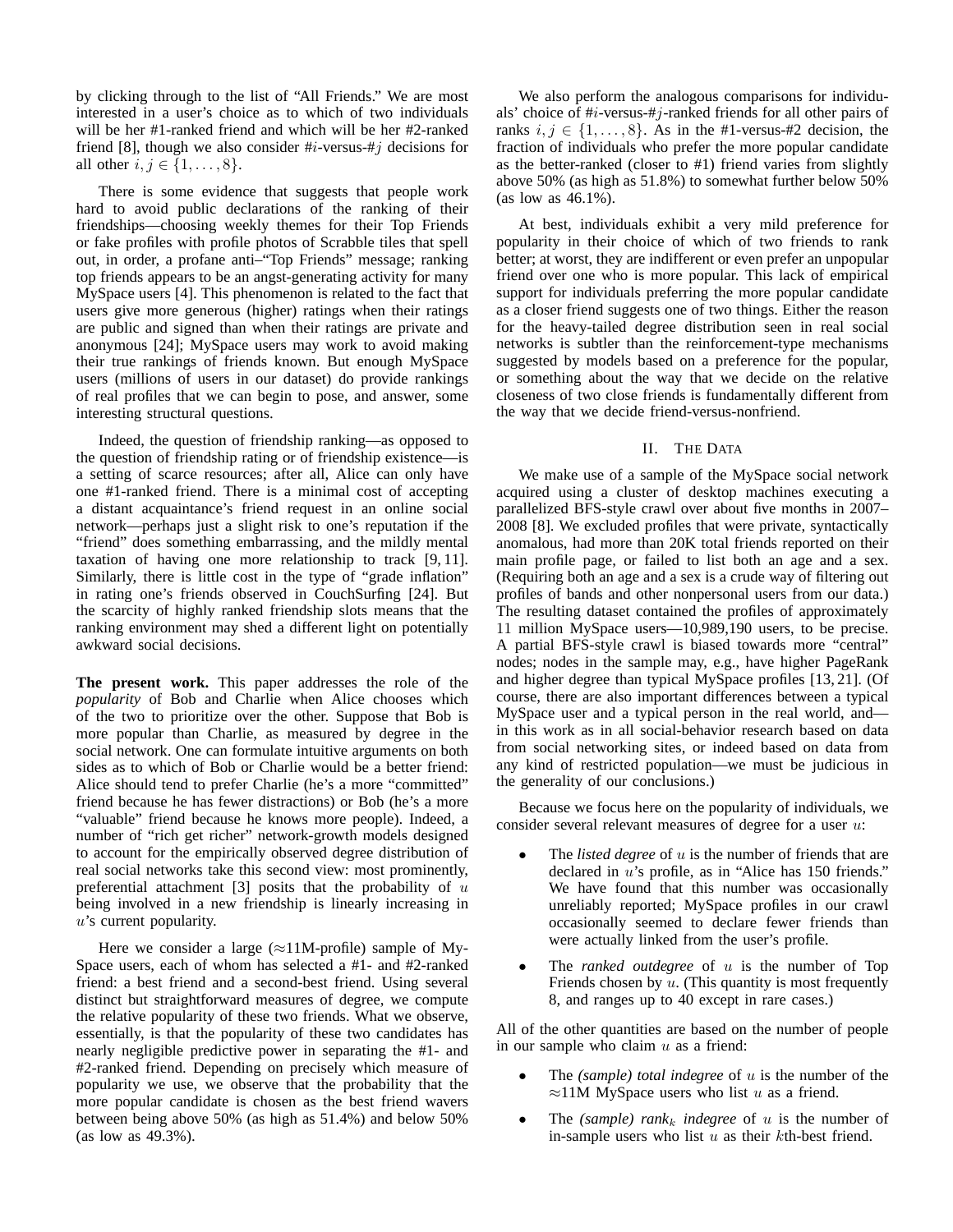

Fig. 1. Cumulative degree distributions in the ≈11M-person dataset, for various measures of degree.

• The *(sample) ranked indegree* of u is the number of users who include  $u$  anywhere in their Top Friends list, given by  $\sum_{k}$ (rank<sub>k</sub> indegree of u).

Figure 1 shows the cumulative degree distributions of the ≈11M MySpace users under six of these measures. We see that the listed degree and each of the sample indegrees (total, ranked, rank<sub>1</sub>, rank<sub>2</sub>, and rank<sub>3</sub>) show a heavy-tailed degree distribution. (For our purposes here, we remain agnostic about the particular shape of these distributions; we make no claim about the quality of fit of a power-law model for these distributions [6].)

As one would expect, the rank<sub>1</sub>, rank<sub>2</sub>, and rank<sub>3</sub> indegrees are smaller in an absolute sense. For any fixed k, rank<sub>k</sub> links are a scarce resource; only one such outgoing link is possible per user, so there are only  $\approx$ 11M such possible links in total. The remaining degree measures are effectively unlimited in the sense that each user can generate arbitrarily many outgoing links and nearly arbitrarily many outgoing ranked links (by lengthening her Top Friends list).

Aside from ranked outdegree, which seems qualitatively different from the other type of degree, all of these quantities seem to describe intuitively similar measures of popularity: each quantity is some version of how well-liked  $u$  is. (In contrast, a user u's ranked outdegree is a decision about how many Top Friends to rank—something about how expansive  $u$ 's view of "closest friends" is.) Figure 2 shows the correlations across users among these various measures of degree. Indeed, the ranked outdegree is positively but weakly correlated with the other measures of popularity. The other totaled measures of degree—listed degree, sample ranked indegree, and sample total indegree—are all well-correlated with each other (all  $> 0.5$ ). In the second part of Figure 2, we see that rank<sub>i</sub> indegree and rank<sub>k</sub> indegree are strongly positively correlated for every  $j, k$ . In fact, with one minor exception, for every  $k \in \{1, \ldots, 8\}$  the rank<sub>k</sub> indegree is more strongly correlated with rank<sub>j</sub> indegree as  $j < k$  gets closer and closer to k. (The lone exception is that  $rank_4$  is slightly better correlated with rank $_8$  than rank $_5$  is.)

### III. THE CENTRAL PREDICTION TASK

Let  $G_{\text{MS}}$  denote the MySpace social network, represented as a directed graph. Annotate each edge  $u \rightarrow v$  with v's rank in  $u$ 's Top Friends list (or "unranked" if  $v$  is a friend of  $u$  but not a Top Friend).

We focus on the following prediction task. Consider a focal individual u in  $G_{\text{MS}}$ . The user u names a best friend  $v_1$  and a second-best friend  $v_2$ —the #1- and #2-ranked friends in u's Top Friends list, respectively. We erase the ranking labels from the edges from  $u$  to  $v_1$  and  $v_2$ . The task is to predict which of  $\{v_1, v_2\}$  is u's #1 friend. A predictor p may access all of the graph  $G_{\text{MS}}$ , aside from the two erased labels, in making its prediction. We say that  $p$  is *correct* on  $u$  if it identifies  $v_1$  as  $u$ 's #1 friend, *incorrect* on u if it identifies  $v_2$  as u's #1 friend, and *nondispositive* if  $p$  cannot distinguish between  $v_1$  and  $v_2$ . (A predictor may be nondispositive in the case of missing data or in the case that  $v_1$  and  $v_2$  have the same value under the predictor in question.)

Previous work on this prediction task, performed in collaboration with Peter DeScioli, Robert Kurzban, and Elizabeth Koch [8], has shown that MySpace users have a statistically significant preference for *homophily* [18] in choosing their best friends—that is, individuals tend to be more demographically similar to their #1 friend than to their #2 friend. In particular, over 56% of individuals have selected a best friend who is geographically closer than their second-best friend. (Note that this work ignored individuals on which geographic distance was nondispositive because of missing/malformed geographic data or ties in geographic distance.) A similar but substantially weaker homophilic effect holds for age: individuals tend to have best friends who are closer to their own age than their second-best friends are. In this previous work, we also identified another structural predictor that performed extremely well. Define the *relative rank* of  $u$ 's friend  $v$  as the rank that  $v$ assigns to  $u$  in  $v$ 's own Top Friends list. We showed that 68.8% of MySpace users selected a best friend who ranks u better than their second-best friend does. (Note again that users for which the predictor was nondispositive were ignored.) DeScioli and Kurzban [7] take an evolutionary psychological perspective on friendship, and argue for an alliance-based view of the function of friendship that anticipates the success of the relative rank predictor. Other recent work has built a prediction system for *when* a link will be reciprocated in Twitter [5] or BuzzNet [15].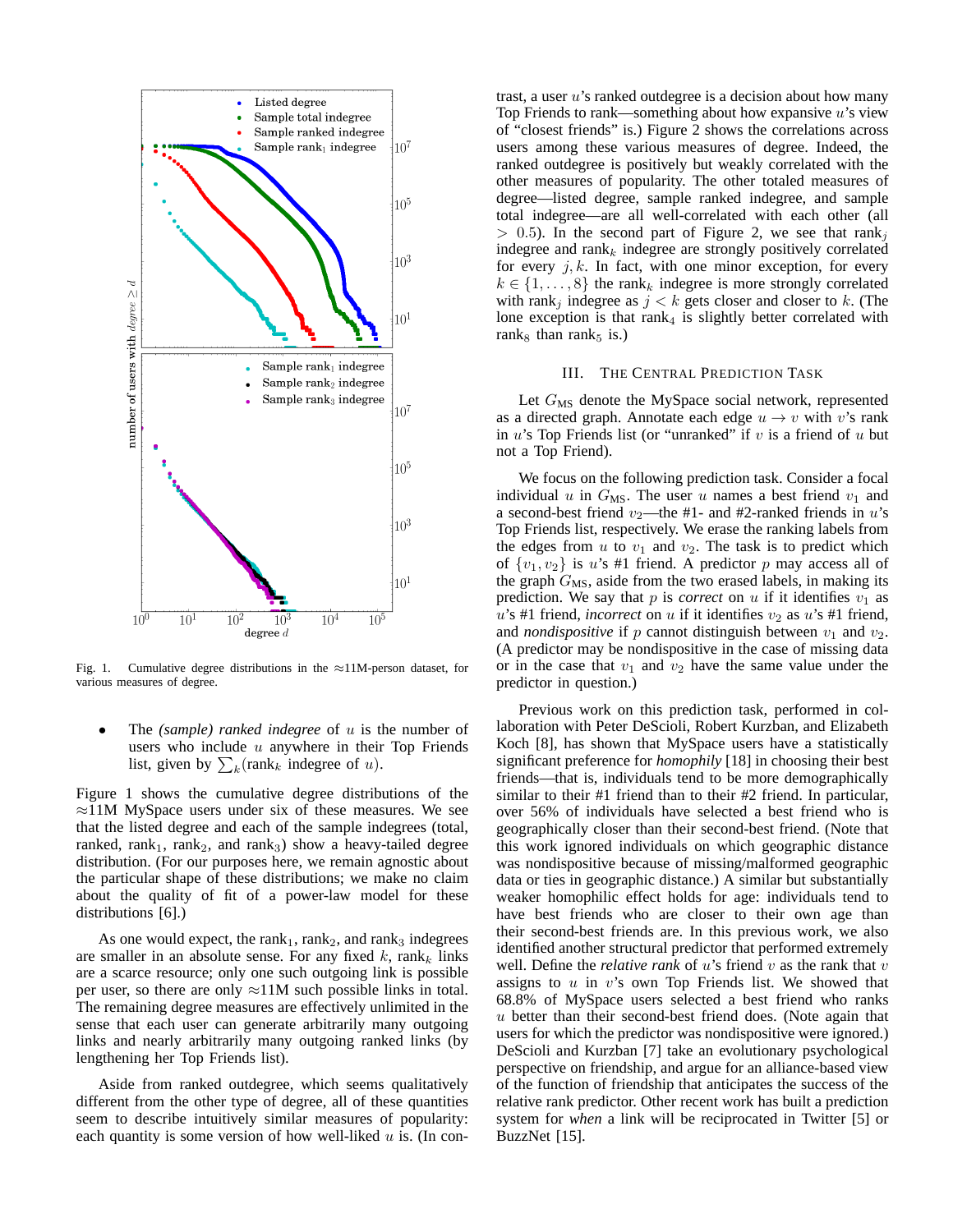|                   |                   |                   |                 |                                           |                   | in-sample indegrees |  |                   |                   |                                |  |
|-------------------|-------------------|-------------------|-----------------|-------------------------------------------|-------------------|---------------------|--|-------------------|-------------------|--------------------------------|--|
|                   |                   |                   |                 | ranked<br>ranked<br>indegree<br>outdegree |                   | total<br>indegree   |  | ran $k_1$         | rank <sub>2</sub> |                                |  |
|                   |                   |                   | listed degree   | 0.1653                                    | 0.5075            |                     |  | 0.8586            | 0.2312            | 0.2934                         |  |
|                   | ranked outdegree  |                   |                 |                                           | 0.1390            |                     |  | 0.1183            | 0.0513            | 0.0620                         |  |
|                   |                   |                   | ranked indegree |                                           |                   |                     |  | 0.6695            | 0.6124            | 0.7118                         |  |
|                   |                   |                   | total indegree  |                                           |                   |                     |  |                   | 0.3186            | 0.4128                         |  |
|                   |                   |                   | ran $k_1$       |                                           |                   |                     |  |                   |                   | 0.6747                         |  |
|                   |                   |                   |                 |                                           |                   |                     |  |                   |                   |                                |  |
|                   | rank <sub>2</sub> | rank <sub>3</sub> | $rank_4$        | $rank_5$                                  | rank <sub>6</sub> | rank <sub>7</sub>   |  | rank <sub>8</sub> |                   | correlation with rank $_{1-8}$ |  |
| ran $k_1$         | 0.6747            | 0.5685            | 0.5253          | 0.4882                                    | 0.4478            | 0.4251              |  | 0.3918            |                   |                                |  |
| rank <sub>2</sub> |                   | 0.6818            | 0.6319          | 0.5970                                    | 0.5723            | 0.5234              |  | 0.4697            |                   |                                |  |
| ran $k_3$         |                   |                   | 0.6581          | 0.6324                                    | 0.6030            | 0.5788              |  | 0.5067            |                   |                                |  |
| ran $k_4$         |                   |                   |                 | 0.6429                                    | 0.6211            | 0.5891              |  | 0.5523            |                   |                                |  |
| $rank_5$          |                   |                   |                 |                                           | 0.6268            | 0.5960              |  | 0.5429            |                   |                                |  |
| rank <sub>6</sub> |                   |                   |                 |                                           |                   | 0.6076              |  | 0.5625            |                   |                                |  |
| ran $k7$          |                   |                   |                 |                                           |                   |                     |  | 0.5762            |                   |                                |  |
| rank <sub>8</sub> |                   |                   |                 |                                           |                   |                     |  |                   |                   |                                |  |

Fig. 2. Correlation of various pairs of degree measures across users. Cells are shaded in proportion to their correlation; for each  $k$ , the plot of correlations of rank<sub>k</sub> with all other ranks is shown in the kth row.

# IV. USING POPULARITY TO PREDICT PREFERENCES AMONG FRIENDS

One can imagine many ways of attacking the central prediction task described in the previous section. In this paper, we concentrate on purely *popularity-based* predictors. That is, to what extent does user u's decision about which of  $\{v, w\}$  to choose as  $u$ 's #1 friend correlate with the relative popularities of  $v$  and  $w$ ?

To address this question, we filter the  $\approx$ 11M MySpace profiles to identify all those focal individuals  $u$  for which  $u$ 's #1- and #2-ranked friends also appear in the sample. We culled a population of  $\approx$ 1.36M (precisely: 1,360,879) profiles using this filtering process.

For the purposes of our main prediction task, we must ensure that we do not "cheat" by baking the correct answer into the measure of popularity. In particular, when we refer to the rank<sub>1</sub> and rank<sub>2</sub> indegrees for the purposes of predicting a user u's #1 friend, we mean the rank<sub>1</sub> and rank<sub>2</sub> indegrees *excluding the ranked edge from* u. (Our other measures of popularity are affected equally by the edges from  $u$  to  $v$  and  $w$ , so excluding this edge makes no difference.)

A scatterplot displaying the popularities of each user's Top 2 friends, under four of the popularity measures discussed previously, is shown in Figure 3. To the extent that these measures of popularity are helpful in differentiating #1- and #2-ranked friends, we would see an asymmetry in the distributions. Specifically, if individuals tend to prefer friends who are more popular, then we would see more points below the diagonal line. What is perhaps visually striking about Figure 3 is that all four panels appear highly symmetric across the diagonal; not only is there no obvious preponderance of points on one side of the diagonal, but the points appear to be distributed close to symmetrically across that diagonal line.

To make this observation more precise, for each measure  $\mu$ of popularity described previously, we compute the number of users u whose #1-ranked friend is more popular under  $\mu$  than u's #2-ranked friend is (a *win* for  $\mu$ ); the number of users u whose #1- and #2-ranked friends are equally popular under  $\mu$ (a *tie*); and the number of users u whose #2-ranked friend is more popular under  $\mu$  (a *loss*). Figure 4 shows the results.

Because a random guess will be correct on 50% of its predictions, absolute deviation from 50% is the most interesting measure of success. Every popularity-based predictor has a success rate within 0.014 of 0.5; measured by deviation from 50%, the two most successful are rank<sub>1</sub> (51.4%) and rank<sub>2</sub> (49.3%) indegrees: there is a mild tendency for the  $#1$ ranked friend to be ranked #1 more often by others, and for the #2-ranked friend to be ranked #2 more often by others. (See below for some discussion of the phenomenon that  $rank_1$ indegree better predicts #1-rank and rank<sub>2</sub> indegree better predicts #2-rank.) All other measures of popularity perform between 49.5% and 50.2%.

Even the most informative measures give only weak information, and indeed the various measures of popularity even differ in directionality: four of the predictors (listed degree, total sample indegree,  $rank_1$  indegree, and rank<sub>8</sub> indegree) say that individuals (weakly) prefer others who are *more* popular; the remaining eight predictors say that individuals (weakly) prefer others who are *less* popular. For the sake of comparison, two other predictors are displayed in Figure 4: the geographic distance predictor ("u prefers the friend who lives geographically closer to  $u$ ") and the relative rank predictor (" $u$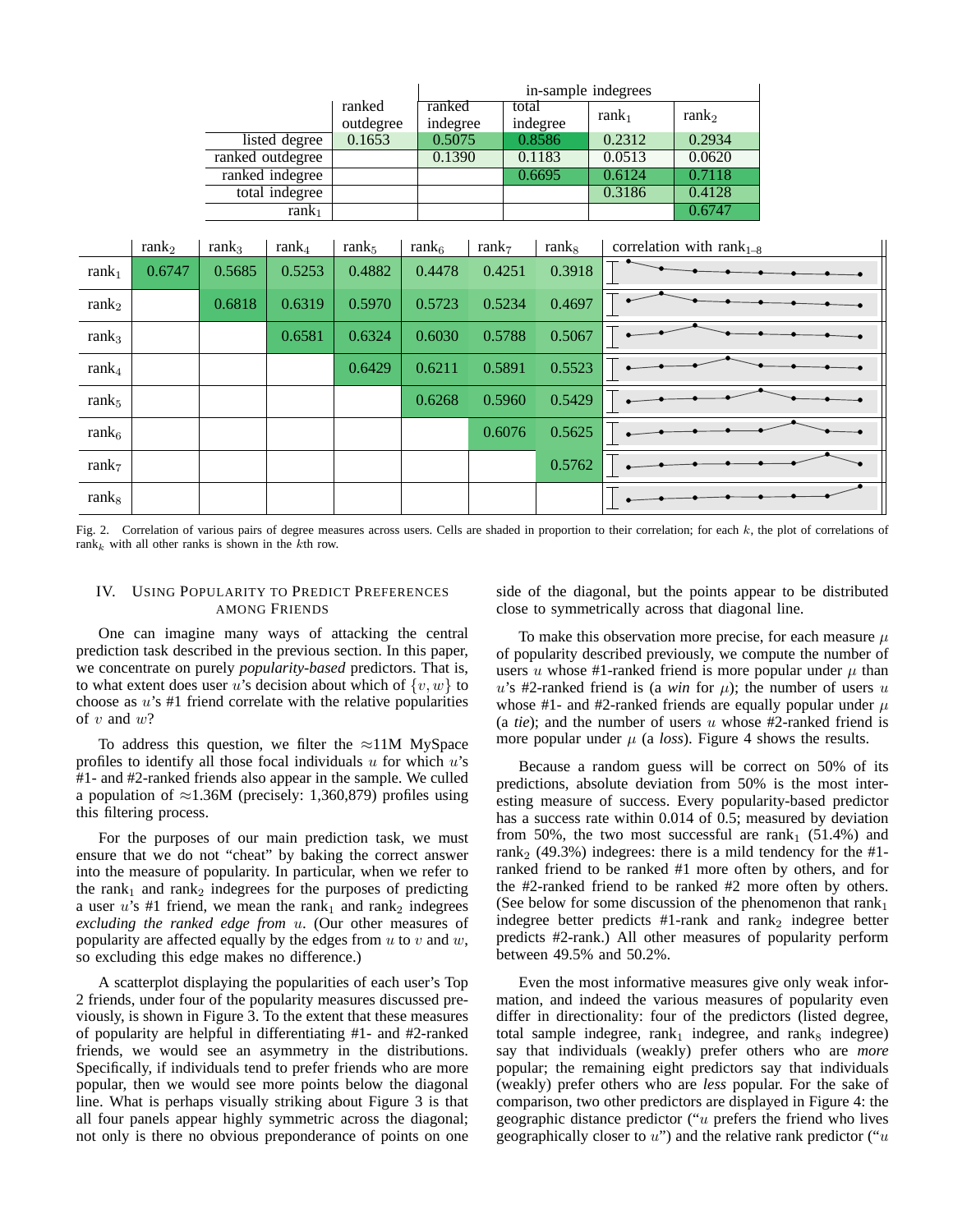

Fig. 3. The popularities of u's #1- and #2-ranked friends under four measures of popularity: total indegree; ranked indegree; rank<sub>1</sub> indegree; and rank<sub>2</sub> indegree. In each panel, one point is shown for each of the ≈1.36M users in the culled dataset.

| measure                    | wins   | ties   | losses | wins<br>$wins + losses$ |                 |
|----------------------------|--------|--------|--------|-------------------------|-----------------|
| listed degree              | 672677 | 19723  | 668479 | 0.502                   |                 |
| ranked outdegree           | 588922 | 172826 | 599131 | 0.496                   |                 |
| ranked indegree            | 632726 | 85509  | 642644 | 0.496                   |                 |
| total indegree             | 677825 | 9224   | 673830 | 0.502                   |                 |
| $rank1$ indegree           | 428626 | 526959 | 405294 | 0.514                   |                 |
| $rank2$ indegree           | 433075 | 483153 | 444651 | 0.493                   |                 |
| $rank3$ indegree           | 428523 | 495158 | 437198 | 0.495                   |                 |
| $rank4$ indegree           | 421599 | 514973 | 424307 | 0.498                   |                 |
| $rank5$ indegree           | 403552 | 551255 | 406072 | 0.498                   |                 |
| $rank6$ indegree           | 395258 | 564024 | 401597 | 0.496                   |                 |
| rank <sub>7</sub> indegree | 385062 | 587947 | 387870 | 0.498                   |                 |
| $rank8$ indegree           | 367007 | 628465 | 365407 | 0.501                   |                 |
| geographic proximity [8]   |        |        |        | 0.564                   |                 |
| relative rank [8]          |        |        |        | 0.689                   |                 |
|                            |        |        |        |                         | 0.5<br>$\Omega$ |

Fig. 4. The performance of each popularity-based predictor on the ≈1.35M culled MySpace users. A *win* for a predictor is an individual for whom degree(#1) > degree( $\#2$ ), where  $\#1$  and  $\#2$  are the best- and second-best friends, respectively. A *tie* is an individual for whom degree( $\#1$ ) = degree( $\#2$ ). A *loss* is an individual for whom degree(#1) < degree(#2). The smallest number of non-tied data points is  $n = 732414$ ; viewing each of these predictors as a n-trial binomial distribution, the standard error for each of these measures is  $\leq 0.0012$ , and 99.9% confidence intervals are shown as the small vertical red bars.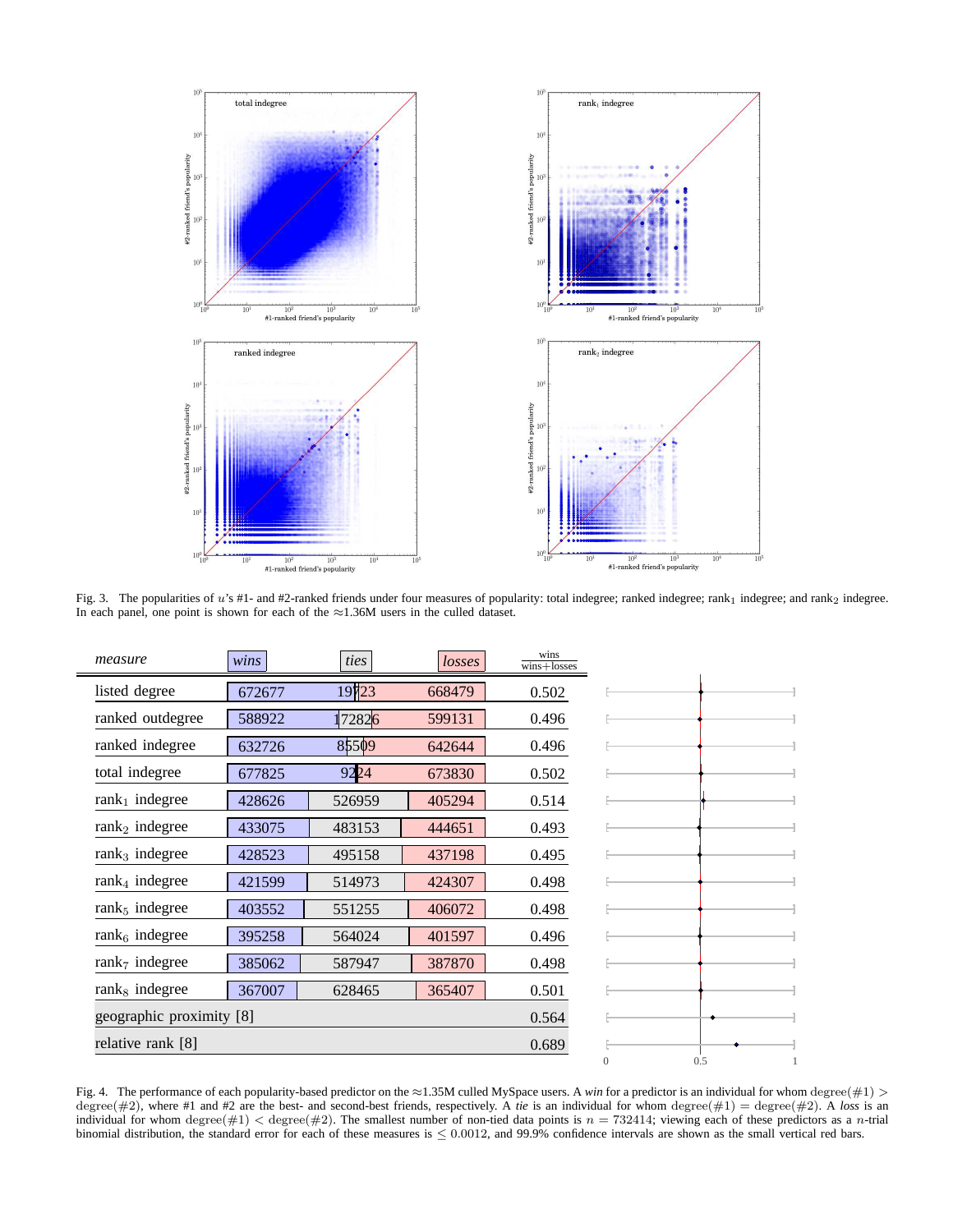prefers the friend who ranks  $u$  better").

# *Beyond the "Top 2"*

We have focused our discussion thus far on distinguishing #1-versus-#2-ranked friends, but the same calculations can be performed for any pair of ranks. For any two ranks i and  $j > i$ , we compute the fraction of focal individuals for whom friend  $\#i$  is more popular than friend  $\#j$ . (Our previous discussion was for  $i = 1$  and  $j = 2$ .) Figure 5 displays the tables of results for eight predictors, omitting only the rank $_{5-8}$  indegree predictors, which are qualitatively similar to the rank<sub>4</sub> table. (As before, we must avoid baking the correct answer into the predictor: when predicting a user  $u$ 's #k-versus-#j friends, we exclude the two edges from  $u$  when computing the rank<sub>k</sub> and rank<sub>j</sub> predictors.)

Figure 5 reveals that the qualitative pattern of the #1 versus-#2 comparison remains true for other pairs of ranks. For the broader degree measures (listed degree, ranked outdegree, total indegree, ranked indegree), the fraction of individuals who prefer the more popular candidate friend is generally close to or below 0.50, and only rarely greater than half. In each of these cases, the fraction of individuals whose best friend is more popular than their  $\#$ *j*-friend decreases with *j*; for example, fewer than 47% of individuals have a best friend who is more popular than their  $#8$  friend under listed degree, total indegree, and ranked indegree.

We do see the hints of one exception to this trend: out of two candidate friends of an individual  $u$ , the one with a higher  $rank_i$  indegree *is* generally more likely to be  $u$ 's #*i* friend. (Recall that when predicting u's #*i* friend, "rank<sub>i</sub> indegree" means "rank<sub>i</sub> indegree *aside from the edge from* u *herself*.") This phenomenon is visible in the rank-i row of the rank<sub>i</sub> panels in Figure 5: for example, having a higher rank<sub>2</sub> indegree corresponds to a  $51.3\%$ – $51.8\%$  chance of being ranked #2 instead of being ranked  $\{\#3, \#4, \#5, \#6\}$ . One partial explanation for this observation is the "Top Friends"– avoiding tactics employed by some users that survived in the data set: choosing a "Top 8" whose profile pictures, letter-byletter and in order, spelled out a particular four-letter word plus T+O+P+8. The profile with the "U" Scrabble tile—the second letter of this four-letter word—as its profile photo would have a high rank<sub>2</sub> indegree (and a low rank<sub>i $\neq$ 2 indegree); this profile</sub> would often be correctly predicted to be a #2 friend using the  $rank<sub>2</sub>$  indegree predictor. Still, this avoidance behavior appears to relatively rare, and even among the rank<sub>i∈{1,2,3,4}</sub> indegree predictors, there are slightly more rank pairs in which individuals prefer the less popular friend.

#### V. DISCUSSION: INDIFFERENT ATTACHMENT?

In the earliest days of the present era of computational social network research, Albert-László Barabási and Reka Albert [3] published an influential paper on degree distributions of social networks. Barabási and Albert made two key observations. First, they showed empirically that the degree distributions of real social networks are heavy tailed. (And, they argue, the form of the degree distribution is specifically well modeled by a power law, though Clauset, Shalizi, and Newman [6] raise some serious concerns about the quality of the power-law fit for this type of network data.) Second,

Barabási and Albert proposed *preferential attachment* (*PA*) as a generative model of social network growth. (Both observations were presaged in the literature of other disciplines earlier; see the early work of Yule [27] and Simon [23], and the more recent survey by Mitzenmacher [19].) As other structural properties of social networks have been discovered, alternative generative models have been proposed. These models—e.g., community-guided attachment and forest-fire models [17] do not seem to make as-obvious predictions about how preferences among individuals will be expressed; thus, we focus our discussion here network-formation models, like PA, with some form of popularity reinforcement—nodes with higher degree gain edges at a higher rate than nodes with lower degree.

Here is the preferential attachment model, in its basic form. We start with a small network, which grows by one node and one edge at each time step. At time step t, a new node  $u_t$ appears in the system, and it forms one edge from  $u_t$  to an existing node. More popular existing nodes are more likely to be chosen as  $u_t$ 's neighbor; specifically, the probability that  $u_t$  chooses v is directly proportional to the current value of degree $(v)$ . PA is a particular instantiation of what we might call the *preference for popularity*—that, given a choice between two candidate friends, the more popular candidate is the one more likely to be preferred. (Other nonlinear instantiations of this preference occur in other models.)

While the basic form of PA does not speak directly to rankings of friends, the underlying preference for popularity does make particular predictions about ranking. PA can be most straightforwardly adapted to the ranked setting by modeling a node as ranking its neighbors in the order in which edges formed. (So the #1-ranked friend for  $u$  is the friend  $u$ chose when joining the network;  $u$ 's #2-ranked friend is the first node  $v \neq u$  that chose u when v joined the network,  $u$ 's #3-ranked friend is the second node that chose  $u$  upon joining, etc.) We simulated this Ranked-PA (RPA) network growth model for a 100,000-node network, and observed that friend ranking is much better predicted by popularity in RPA than in MySpace: over 95% of RPA nodes had a best friend that was more popular than their second-best friend, and between 59% and 61% of nodes had a #i-ranked friend more popular than their  $\#(i+1)$ -ranked friend for  $i \in \{2, 3, 4, 5\}$ . (In PA, the age of a node and the node's degree are positively correlated; thus the edge formed earlier is more likely to have been formed from a neighbor that would eventually become more popular. The #1-ranked friend is special—it was chosen with explicit preference towards high degree, instead of by age—and so its popularity advantage over the #2-ranked friend is much higher than the advantage of #2 over #3 and the other pairs.)

The empirical and modeling observations of Barabási and Albert sparked a large body of literature, empirical and theoretical, that has made a great deal of progress in modeling and analyzing the structural properties of real-world social networks—particularly regarding a hypothesis of the origin of the apparently ubiquitous heavy-tailed degree distributions. But the results shown in Figures 4 and 5, coupled with the simulations of RPA, suggest that a preference for popularity may not provide a full explanation for empirically observed heavy-tailed degree distributions: when a user is choosing which of two friends she prefers, the popularity of the two candidates is at best essentially uninformative about which will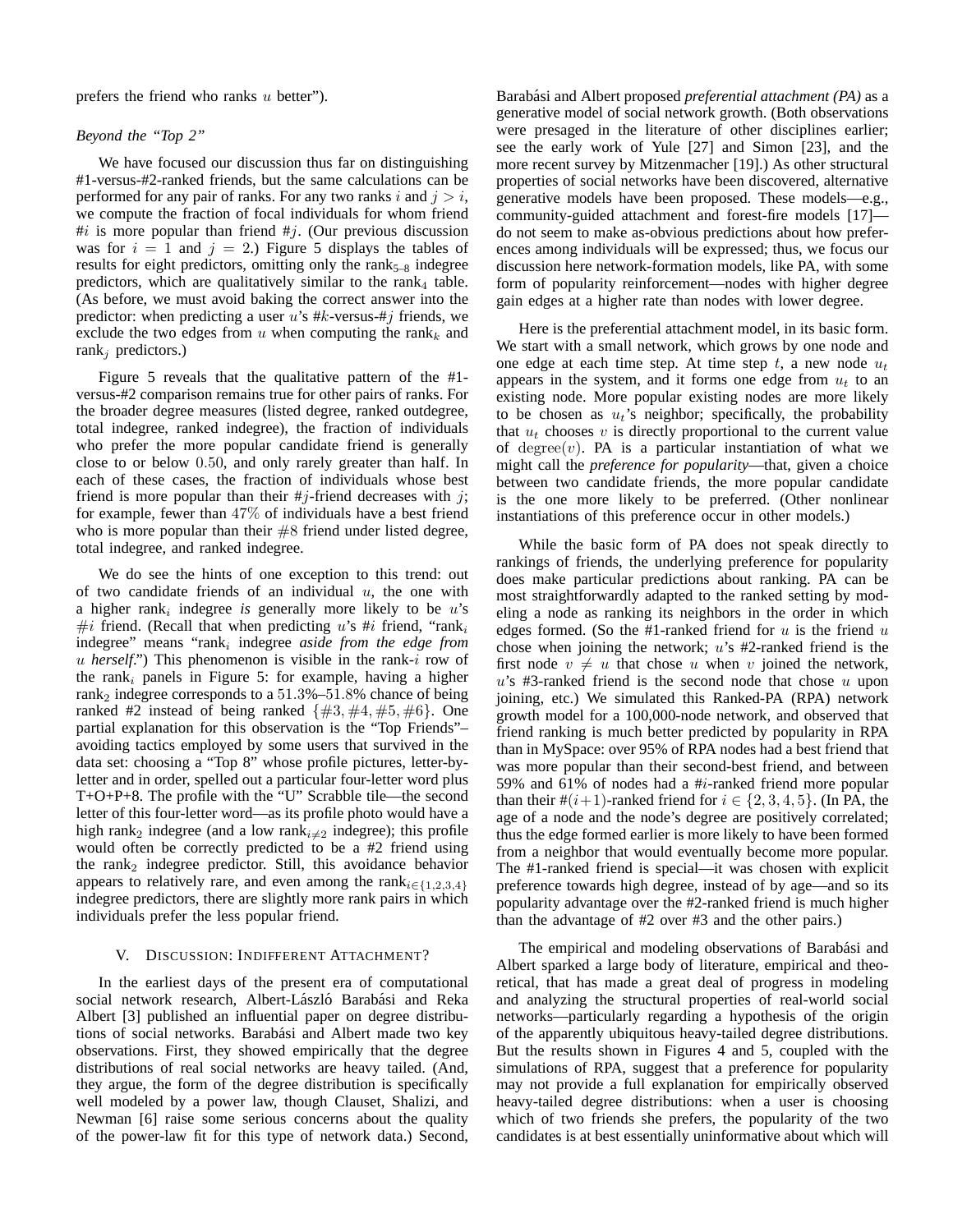|       | rank2            | rank3          | rank4                 | rank5  | rank6  | rank7  | rank8  |  |  |
|-------|------------------|----------------|-----------------------|--------|--------|--------|--------|--|--|
| rank1 | 0.5140           | 0.5127         | 0.5104                | 0.5101 | 0.5057 | 0.4990 | 0.4894 |  |  |
| rank2 |                  | 0.5124         | 0.5133                | 0.5141 | 0.5115 | 0.5063 | 0.4954 |  |  |
| rank3 |                  |                | 0.5066                | 0.5076 | 0.5073 | 0.5008 | 0.4933 |  |  |
| rank4 |                  | count > 560348 |                       | 0.5043 | 0.5001 | 0.4940 |        |  |  |
| rank5 |                  |                | std. $error < 0.0013$ |        | 0.5053 | 0.5001 | 0.4965 |  |  |
| rank6 |                  | 0.5000         |                       |        |        |        |        |  |  |
| rank7 | $Rank1$ indegree |                |                       |        |        |        |        |  |  |

|       | rank2     | rank3                    | rank4  | rank5  | rank6  | rank7  | rank8  |  |
|-------|-----------|--------------------------|--------|--------|--------|--------|--------|--|
| rank1 | 0.5016    | 0.4959                   | 0.4898 | 0.4870 | 0.4816 | 0.4750 | 0.4684 |  |
| rank2 |           | 0.5019                   | 0.4968 | 0.4929 | 0.4865 | 0.4813 | 0.4740 |  |
| rank3 |           |                          | 0.4990 | 0.4952 | 0.4900 | 0.4837 | 0.4764 |  |
| rank4 |           | count > 911176           |        | 0.4931 | 0.4871 | 0.4812 |        |  |
| rank5 |           | std. error $\leq 0.0010$ |        |        | 0.4987 | 0.4921 | 0.4857 |  |
| rank6 |           | 0.4978                   |        |        |        |        |        |  |
| rank7 | Outdegree |                          | 0.4952 |        |        |        |        |  |

|       | rank2            | rank3               | rank4                 | rank5  | rank6  | rank7  | rank8  |  |
|-------|------------------|---------------------|-----------------------|--------|--------|--------|--------|--|
| rank1 | 0.4934           | 0.5015              | 0.5032                | 0.5045 | 0.5009 | 0.4943 | 0.4862 |  |
| rank2 |                  | 0.5132              | 0.5161                | 0.5175 | 0.5139 | 0.5092 | 0.5016 |  |
| rank3 |                  |                     | 0.5079                | 0.5106 | 0.5078 | 0.5033 | 0.4966 |  |
| rank4 |                  | $count \geq 583068$ | 0.5044                | 0.5007 | 0.4949 |        |        |  |
| rank5 |                  |                     | std. $error < 0.0013$ |        | 0.5023 | 0.5000 | 0.4951 |  |
| rank6 | 0.5014           |                     |                       |        |        |        |        |  |
| rank7 | $Rank2$ indegree |                     |                       |        |        |        |        |  |

|       | rank2            | rank3          | rank4                 | rank5  | rank6  | rank7  | rank8  |  |  |
|-------|------------------|----------------|-----------------------|--------|--------|--------|--------|--|--|
| rank1 | 0.4957           | 0.4918         | 0.4895                | 0.4897 | 0.4878 | 0.4860 | 0.4856 |  |  |
| rank2 |                  | 0.4992         | 0.4963                | 0.4950 | 0.4919 | 0.4901 | 0.4888 |  |  |
| rank3 |                  |                | 0.4991                | 0.4971 | 0.4952 | 0.4927 | 0.4910 |  |  |
| rank4 |                  | count > 818479 |                       | 0.4992 | 0.4969 | 0.4957 | 0.4932 |  |  |
| rank5 |                  |                | std. $error < 0.0011$ |        | 0.4993 | 0.4966 | 0.4949 |  |  |
| rank6 |                  | 0.4992         |                       |        |        |        |        |  |  |
| rank7 | Ranked outdegree |                |                       |        |        |        |        |  |  |

|       | rank2           | rank3                    | rank4  | rank5  | rank6  | rank7  | rank8  |  |  |  |
|-------|-----------------|--------------------------|--------|--------|--------|--------|--------|--|--|--|
| rank1 | 0.4961          | 0.4894                   | 0.4829 | 0.4794 | 0.4753 | 0.4681 | 0.4610 |  |  |  |
| rank2 |                 | 0.5037                   | 0.4985 | 0.4953 | 0.4892 | 0.4829 | 0.4763 |  |  |  |
| rank3 |                 |                          | 0.5014 | 0.4988 | 0.4933 | 0.4875 | 0.4826 |  |  |  |
| rank4 |                 | $count \geq 872227$      |        | 0.5016 | 0.4968 | 0.4919 | 0.4868 |  |  |  |
| rank5 |                 | std. error $\leq 0.0011$ |        |        | 0.5014 | 0.4954 | 0.4911 |  |  |  |
| rank6 |                 | 0.5001                   |        |        |        |        |        |  |  |  |
| rank7 | Ranked indegree |                          |        |        |        |        |        |  |  |  |

|       | rank2  | rank3                      | rank4                 | rank5  | rank6  | rank7  | rank8  |  |  |
|-------|--------|----------------------------|-----------------------|--------|--------|--------|--------|--|--|
| rank1 | 0.4950 | 0.4882                     | 0.4917                | 0.4929 | 0.4912 | 0.4854 | 0.4781 |  |  |
| rank2 |        | 0.4990                     | 0.5041                | 0.5070 | 0.5049 | 0.4991 | 0.4920 |  |  |
| rank3 |        |                            | 0.5075                | 0.5096 | 0.5088 | 0.5029 | 0.4973 |  |  |
| rank4 |        | count > 583183             |                       | 0.5045 | 0.5004 | 0.4961 |        |  |  |
| rank5 |        |                            | std. $error < 0.0013$ |        | 0.5029 | 0.4994 | 0.4956 |  |  |
| rank6 |        | 0.4985<br>$Rank3$ indegree |                       |        |        |        |        |  |  |
| rank7 |        | 0.4997                     |                       |        |        |        |        |  |  |

|       | rank2           | rank3          | rank4                 | rank5  | rank6  | rank7  | rank8  |
|-------|-----------------|----------------|-----------------------|--------|--------|--------|--------|
| rank1 | 0.5015          | 0.4942         | 0.4876                | 0.4832 | 0.4773 | 0.4691 | 0.4615 |
| rank2 |                 | 0.5023         | 0.4960                | 0.4918 | 0.4846 | 0.4777 | 0.4696 |
| rank3 |                 |                | 0.4990                | 0.4950 | 0.4882 | 0.4804 | 0.4734 |
| rank4 |                 | count > 917024 | 0.4925                | 0.4860 | 0.4789 |        |        |
| rank5 |                 |                | std. $error < 0.0010$ |        | 0.4989 | 0.4913 | 0.4840 |
| rank6 |                 |                | 0.4979                | 0.4891 |        |        |        |
| rank7 | Sample indegree |                |                       |        |        |        |        |

|        | rank2  | rank3             | rank4                 | rank5  | rank6  | rank7  | rank8  |  |  |
|--------|--------|-------------------|-----------------------|--------|--------|--------|--------|--|--|
| rank 1 | 0.4984 | 0.4899            | 0.4827                | 0.4855 | 0.4843 | 0.4788 | 0.4712 |  |  |
| rank2  |        | 0.4999            | 0.4936                | 0.4966 | 0.4956 | 0.4907 | 0.4829 |  |  |
| rank3  |        |                   | 0.4974                | 0.5015 | 0.5008 | 0.4950 | 0.4903 |  |  |
| rank4  |        | count > 578356    |                       | 0.5035 | 0.4996 | 0.4950 |        |  |  |
| rank5  |        |                   | std. $error < 0.0013$ | 0.5027 | 0.4993 | 0.4951 |        |  |  |
| rank6  |        | 0.4992            |                       |        |        |        |        |  |  |
| rank7  |        | $Rank_4$ indegree |                       |        |        |        |        |  |  |

Fig. 5. Results for other rank comparisons. In each panel, the i-versus-j cell displays the fraction of individuals u whose #ith and #j friends are ordered so that u prefers the one who is more popular. (The 1-versus-2 cells correspond to Figure 4.) Red-shaded cells indicate that more individuals prefer the less popular friend, and blue-shaded cells indicate that more individuals prefer the more popular friend; the darker the shading, the further from 0.50. The displayed count is min<sub>i,j</sub> (wins + losses) for #i-versus-#j friends; an upper bound on the standard error, viewing each of these predictions as a binomial distribution, is shown as well.